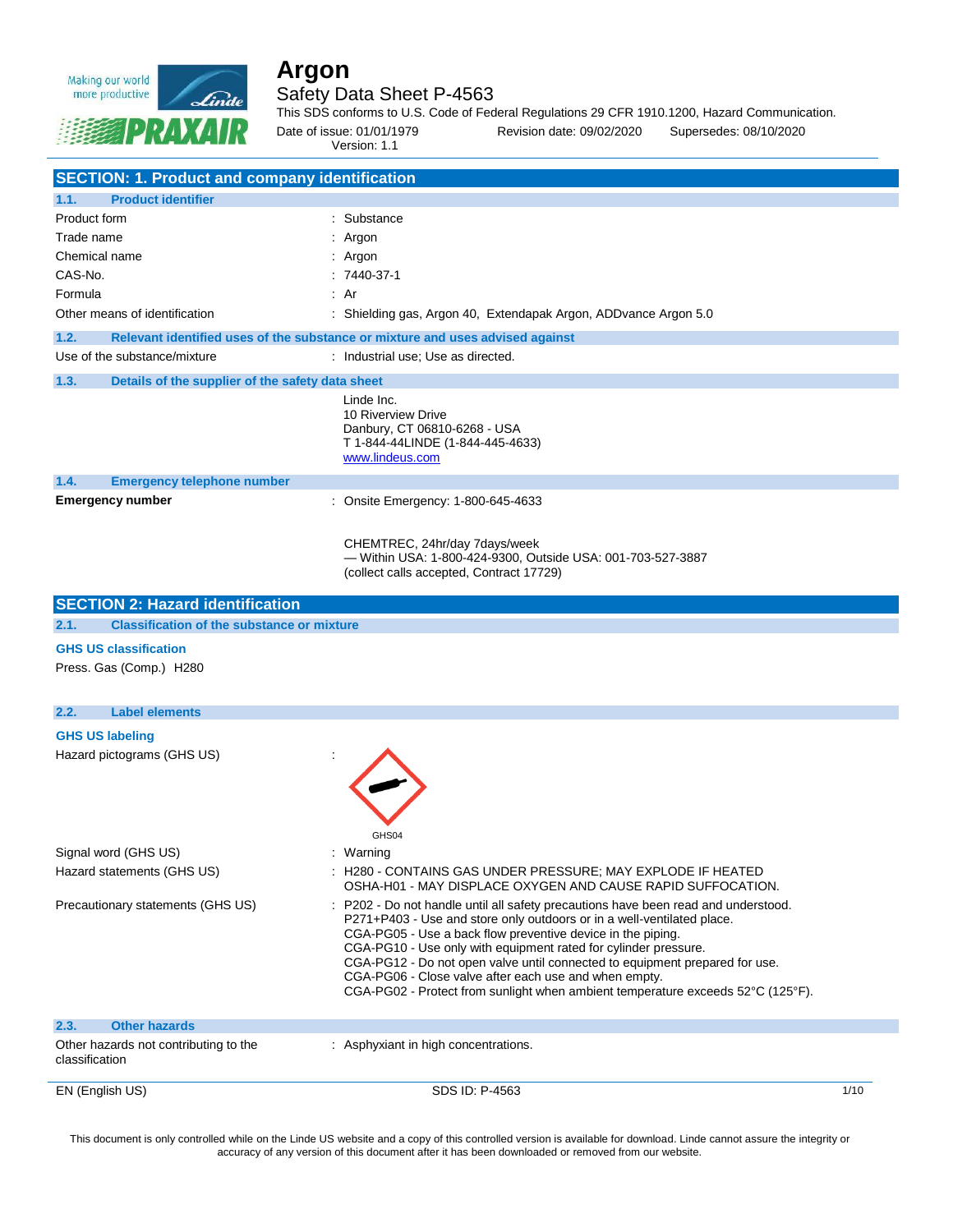

### Safety Data Sheet P-4563

This SDS conforms to U.S. Code of Federal Regulations 29 CFR 1910.1200, Hazard Communication. Date of issue: 01/01/1979 Revision date: 09/02/2020 Supersedes: 08/10/2020 Version: 1.1

**2.4. Unknown acute toxicity (GHS US)**

No data available **SECTION 3: Composition/Information on ingredients 3.1. Substances** Name : Argon CAS-No. : 7440-37-1 **Name Product identifier %** Argon (CAS-No.) 7440-37-1 99.5 - 100 **3.2. Mixtures**

### Not applicable

|            | <b>SECTION 4: First aid measures</b>                        |                                                                                                                                                                                                                                                                                                                                                                                                                                                                                                             |
|------------|-------------------------------------------------------------|-------------------------------------------------------------------------------------------------------------------------------------------------------------------------------------------------------------------------------------------------------------------------------------------------------------------------------------------------------------------------------------------------------------------------------------------------------------------------------------------------------------|
| 4.1.       | <b>Description of first aid measures</b>                    |                                                                                                                                                                                                                                                                                                                                                                                                                                                                                                             |
|            | First-aid measures after inhalation                         | : Remove person to fresh air and keep comfortable for breathing. If not breathing, give artificial<br>respiration. If breathing is difficult, trained personnel should give oxygen. . Call a doctor.                                                                                                                                                                                                                                                                                                        |
|            | First-aid measures after skin contact                       | : Adverse effects not expected from this product.                                                                                                                                                                                                                                                                                                                                                                                                                                                           |
|            | First-aid measures after eye contact                        | : Adverse effects not expected from this product. In case of eye irritation: Rinse immediately with<br>plenty of water. Consult an ophthalmologist if irritation persists.                                                                                                                                                                                                                                                                                                                                  |
|            | First-aid measures after ingestion                          | : Ingestion is not considered a potential route of exposure.                                                                                                                                                                                                                                                                                                                                                                                                                                                |
| 4.2.       | Most important symptoms and effects, both acute and delayed |                                                                                                                                                                                                                                                                                                                                                                                                                                                                                                             |
|            |                                                             | No additional information available                                                                                                                                                                                                                                                                                                                                                                                                                                                                         |
| 4.3.       |                                                             | Indication of any immediate medical attention and special treatment needed                                                                                                                                                                                                                                                                                                                                                                                                                                  |
| None.      |                                                             |                                                                                                                                                                                                                                                                                                                                                                                                                                                                                                             |
|            | <b>SECTION 5: Firefighting measures</b>                     |                                                                                                                                                                                                                                                                                                                                                                                                                                                                                                             |
| 5.1.       | <b>Extinguishing media</b>                                  |                                                                                                                                                                                                                                                                                                                                                                                                                                                                                                             |
|            | Suitable extinguishing media                                | : Use extinguishing media appropriate for surrounding fire.                                                                                                                                                                                                                                                                                                                                                                                                                                                 |
| 5.2.       | Special hazards arising from the substance or mixture       |                                                                                                                                                                                                                                                                                                                                                                                                                                                                                                             |
| Reactivity |                                                             | : No reactivity hazard other than the effects described in sub-sections below.                                                                                                                                                                                                                                                                                                                                                                                                                              |
| 5.3.       | <b>Advice for firefighters</b>                              |                                                                                                                                                                                                                                                                                                                                                                                                                                                                                                             |
|            | Firefighting instructions                                   | Evacuate all personnel from the danger area. Use self-contained breathing apparatus (SCBA)<br>and protective clothing. Immediately cool containers with water from maximum distance. Stop<br>flow of gas if safe to do so, while continuing cooling water spray. Remove ignition sources if<br>safe to do so. Remove containers from area of fire if safe to do so. On-site fire brigades must<br>comply with OSHA 29 CFR 1910.156 and applicable standards under 29 CFR 1910 Subpart<br>L-Fire Protection. |
|            | Protection during firefighting                              | : Compressed gas: asphyxiant. Suffocation hazard by lack of oxygen.                                                                                                                                                                                                                                                                                                                                                                                                                                         |
|            | Special protective equipment for fire fighters              | : Use self-contained breathing apparatus. Standard protective clothing and equipment (Self<br>Contained Breathing Apparatus) for fire fighters.                                                                                                                                                                                                                                                                                                                                                             |
|            | Specific methods                                            | : Use fire control measures appropriate for the surrounding fire. Exposure to fire and heat<br>radiation may cause gas containers to rupture. Cool endangered containers with water spray jet<br>from a protected position. Prevent water used in emergency cases from entering sewers and<br>drainage systems.                                                                                                                                                                                             |
|            |                                                             | Stop flow of product if safe to do so.                                                                                                                                                                                                                                                                                                                                                                                                                                                                      |
|            |                                                             | Use water spray or fog to knock down fire fumes if possible.                                                                                                                                                                                                                                                                                                                                                                                                                                                |

| <b>SECTION 6: Accidental release measures</b> |  |                                                                                                                                                                                                                                                                                     |      |  |
|-----------------------------------------------|--|-------------------------------------------------------------------------------------------------------------------------------------------------------------------------------------------------------------------------------------------------------------------------------------|------|--|
| 6.1.                                          |  | Personal precautions, protective equipment and emergency procedures                                                                                                                                                                                                                 |      |  |
| General measures<br>safe to do so.            |  | : Prevent from entering sewers, basements and workpits, or any place where its accumulation<br>can be dangerous. Evacuate area. Ensure adequate air ventilation. Wear self-contained<br>breathing apparatus when entering area unless atmosphere is proven to be safe. Stop leak if |      |  |
| EN (English US)                               |  | SDS ID: P-4563                                                                                                                                                                                                                                                                      | 2/10 |  |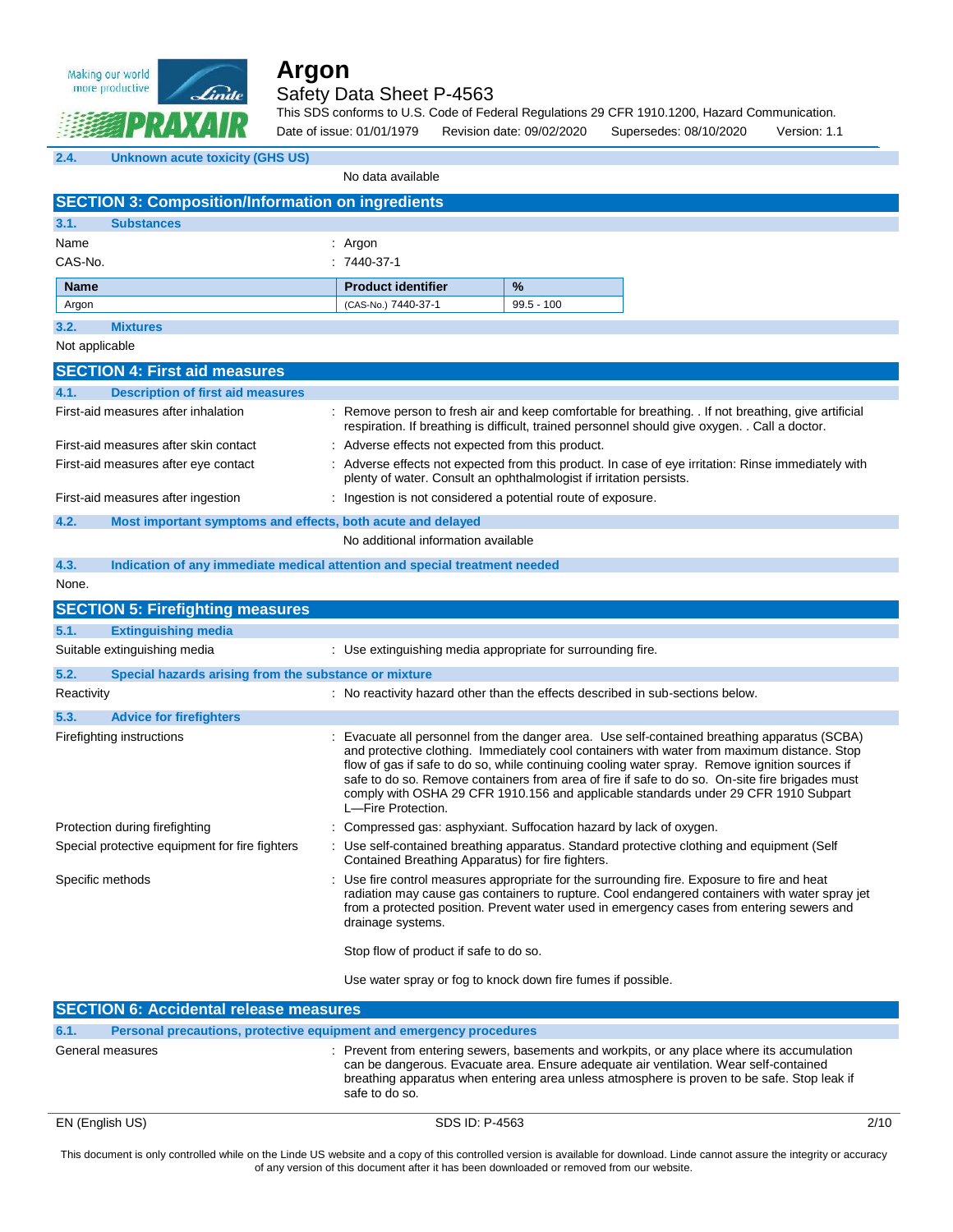

Safety Data Sheet P-4563

This SDS conforms to U.S. Code of Federal Regulations 29 CFR 1910.1200, Hazard Communication. Date of issue: 01/01/1979 Revision date: 09/02/2020 Supersedes: 08/10/2020 Version: 1.1

|        |                                        | Dalt UI 1550t. UT/UT/T979                                    | NUMBIUII UAIU. UY/UZ/ZUZU                                                                                                                                                                                                                                                                                                                                                                                                                                                                                                                                                                                                                                                                                                                                                                                                                                                                                                                                                                                                                                                                                                                                                                | Ouperseurs. Vol TU/ZUZU | VEISIUIL I.I |
|--------|----------------------------------------|--------------------------------------------------------------|------------------------------------------------------------------------------------------------------------------------------------------------------------------------------------------------------------------------------------------------------------------------------------------------------------------------------------------------------------------------------------------------------------------------------------------------------------------------------------------------------------------------------------------------------------------------------------------------------------------------------------------------------------------------------------------------------------------------------------------------------------------------------------------------------------------------------------------------------------------------------------------------------------------------------------------------------------------------------------------------------------------------------------------------------------------------------------------------------------------------------------------------------------------------------------------|-------------------------|--------------|
| 6.1.1. | For non-emergency personnel            |                                                              | No additional information available                                                                                                                                                                                                                                                                                                                                                                                                                                                                                                                                                                                                                                                                                                                                                                                                                                                                                                                                                                                                                                                                                                                                                      |                         |              |
| 6.1.2. | For emergency responders               |                                                              | No additional information available                                                                                                                                                                                                                                                                                                                                                                                                                                                                                                                                                                                                                                                                                                                                                                                                                                                                                                                                                                                                                                                                                                                                                      |                         |              |
| 6.2.   | <b>Environmental precautions</b>       |                                                              |                                                                                                                                                                                                                                                                                                                                                                                                                                                                                                                                                                                                                                                                                                                                                                                                                                                                                                                                                                                                                                                                                                                                                                                          |                         |              |
|        |                                        | Try to stop release.                                         |                                                                                                                                                                                                                                                                                                                                                                                                                                                                                                                                                                                                                                                                                                                                                                                                                                                                                                                                                                                                                                                                                                                                                                                          |                         |              |
| 6.3.   |                                        | Methods and material for containment and cleaning up         |                                                                                                                                                                                                                                                                                                                                                                                                                                                                                                                                                                                                                                                                                                                                                                                                                                                                                                                                                                                                                                                                                                                                                                                          |                         |              |
|        |                                        |                                                              | No additional information available                                                                                                                                                                                                                                                                                                                                                                                                                                                                                                                                                                                                                                                                                                                                                                                                                                                                                                                                                                                                                                                                                                                                                      |                         |              |
| 6.4.   | <b>Reference to other sections</b>     |                                                              |                                                                                                                                                                                                                                                                                                                                                                                                                                                                                                                                                                                                                                                                                                                                                                                                                                                                                                                                                                                                                                                                                                                                                                                          |                         |              |
|        |                                        | See also sections 8 and 13.                                  |                                                                                                                                                                                                                                                                                                                                                                                                                                                                                                                                                                                                                                                                                                                                                                                                                                                                                                                                                                                                                                                                                                                                                                                          |                         |              |
|        | <b>SECTION 7: Handling and storage</b> |                                                              |                                                                                                                                                                                                                                                                                                                                                                                                                                                                                                                                                                                                                                                                                                                                                                                                                                                                                                                                                                                                                                                                                                                                                                                          |                         |              |
| 7.1.   | <b>Precautions for safe handling</b>   |                                                              |                                                                                                                                                                                                                                                                                                                                                                                                                                                                                                                                                                                                                                                                                                                                                                                                                                                                                                                                                                                                                                                                                                                                                                                          |                         |              |
|        | Precautions for safe handling          |                                                              | : Wear leather safety gloves and safety shoes when handling cylinders. Protect cylinders from<br>physical damage; do not drag, roll, slide or drop. While moving cylinder, always keep in place<br>removable valve cover. Never attempt to lift a cylinder by its cap; the cap is intended solely to<br>protect the valve. When moving cylinders, even for short distances, use a cart (trolley, hand<br>truck, etc.) designed to transport cylinders. Never insert an object (e.g, wrench, screwdriver,<br>pry bar) into cap openings; doing so may damage the valve and cause a leak. Use an<br>adjustable strap wrench to remove over-tight or rusted caps. Slowly open the valve. If the<br>valve is hard to open, discontinue use and contact your supplier. Close the container valve<br>after each use; keep closed even when empty. Never apply flame or localized heat directly to<br>any part of the container. High temperatures may damage the container and could cause the<br>pressure relief device to fail prematurely, venting the container contents. For other precautions<br>in using this product, see section 16.                                                  |                         |              |
| 7.2.   | Storage conditions                     | Conditions for safe storage, including any incompatibilities | : Store in a cool, well-ventilated place. Store and use with adequate ventilation. Store only where<br>temperature will not exceed 125°F (52°C). Firmly secure containers upright to keep them from<br>falling or being knocked over. Install valve protection cap, if provided, firmly in place by hand.<br>Store full and empty containers separately. Use a first-in, first-out inventory system to prevent<br>storing full containers for long periods.<br><b>OTHER PRECAUTIONS FOR HANDLING, STORAGE, AND USE:</b> When handling product<br>under pressure, use piping and equipment adequately designed to withstand the pressures to<br>be encountered. Never work on a pressurized system. Use a back flow preventive device in the<br>piping. Gases can cause rapid suffocation because of oxygen deficiency; store and use with<br>adequate ventilation. If a leak occurs, close the container valve and blow down the system in a<br>safe and environmentally correct manner in compliance with all international, federal/national,<br>state/provincial, and local laws; then repair the leak. Never place a container where it may<br>become part of an electrical circuit. |                         |              |
| 7.3.   | Specific end use(s)                    |                                                              |                                                                                                                                                                                                                                                                                                                                                                                                                                                                                                                                                                                                                                                                                                                                                                                                                                                                                                                                                                                                                                                                                                                                                                                          |                         |              |

None.

### **SECTION 8: Exposure controls/personal protection 8.1. Control parameters Argon (7440-37-1)** ACGIH Not established USA OSHA Not established **Argon (7440-37-1)** ACGIH Not established USA OSHA Not established **8.2. Exposure controls** Appropriate engineering controls : Oxygen detectors should be used when asphyxiating gases may be released. Systems under pressure should be regularly checked for leakages. Provide adequate general and local exhaust ventilation. Consider work permit system e.g. for maintenance activities.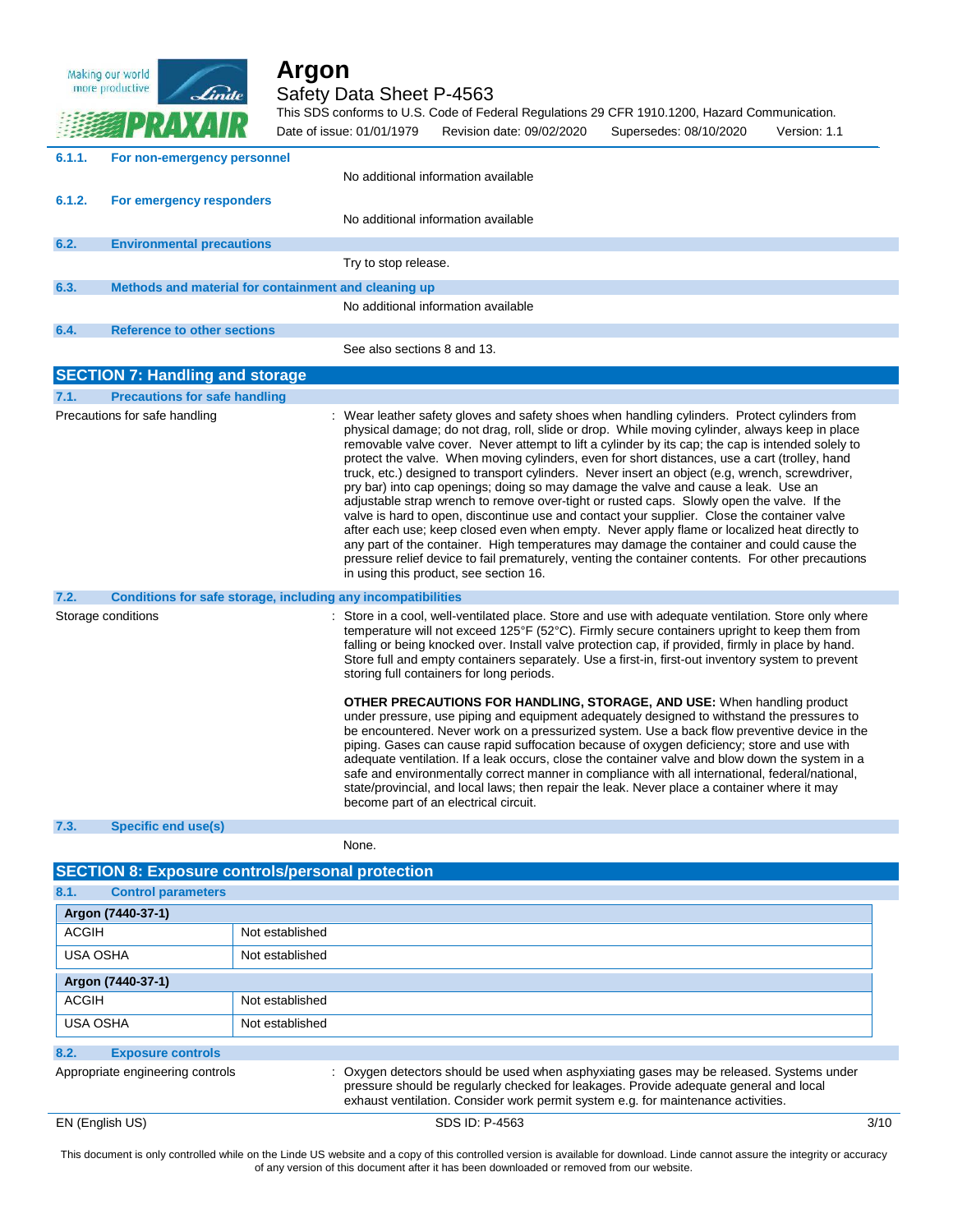



### Safety Data Sheet P-4563

This SDS conforms to U.S. Code of Federal Regulations 29 CFR 1910.1200, Hazard Communication. Date of issue: 01/01/1979 Revision date: 09/02/2020 Supersedes: 08/10/2020 Version: 1.1

| Hand protection                                               | : Wear working gloves when handling gas containers.                                                                                                                                                                                                                                                                                                                                                                                                                                                                                                                                          |
|---------------------------------------------------------------|----------------------------------------------------------------------------------------------------------------------------------------------------------------------------------------------------------------------------------------------------------------------------------------------------------------------------------------------------------------------------------------------------------------------------------------------------------------------------------------------------------------------------------------------------------------------------------------------|
| Eye protection                                                | : Wear safety glasses with side shields.                                                                                                                                                                                                                                                                                                                                                                                                                                                                                                                                                     |
| Respiratory protection                                        | When workplace conditions warrant respirator use, follow a respiratory protection program that<br>meets OSHA 29 CFR 1910.134, ANSI Z88.2, or MSHA 30 CFR 72.710 (where applicable).<br>Use an air-supplied or air-purifying cartridge if the action level is exceeded. Ensure that the<br>respirator has the appropriate protection factor for the exposure level. If cartridge type<br>respirators are used, the cartridge must be appropriate for the chemical exposure. For<br>emergencies or instances with unknown exposure levels, use a self-contained breathing<br>apparatus (SCBA). |
| Thermal hazard protection                                     | : None necessary.                                                                                                                                                                                                                                                                                                                                                                                                                                                                                                                                                                            |
| Environmental exposure controls                               | : None necessary.                                                                                                                                                                                                                                                                                                                                                                                                                                                                                                                                                                            |
| Other information                                             | : Wear safety shoes while handling containers.                                                                                                                                                                                                                                                                                                                                                                                                                                                                                                                                               |
| <b>SECTION 9: Physical and chemical properties</b>            |                                                                                                                                                                                                                                                                                                                                                                                                                                                                                                                                                                                              |
| 9.1.<br>Information on basic physical and chemical properties |                                                                                                                                                                                                                                                                                                                                                                                                                                                                                                                                                                                              |
|                                                               |                                                                                                                                                                                                                                                                                                                                                                                                                                                                                                                                                                                              |
| Physical state                                                | : Gas                                                                                                                                                                                                                                                                                                                                                                                                                                                                                                                                                                                        |
| Appearance                                                    | : Colorless gas.                                                                                                                                                                                                                                                                                                                                                                                                                                                                                                                                                                             |
| Molecular mass                                                | 40 g/mol                                                                                                                                                                                                                                                                                                                                                                                                                                                                                                                                                                                     |
| Color                                                         | : Colorless.                                                                                                                                                                                                                                                                                                                                                                                                                                                                                                                                                                                 |
| Odor                                                          | : No odor warning properties.                                                                                                                                                                                                                                                                                                                                                                                                                                                                                                                                                                |
| Odor threshold                                                | : No data available                                                                                                                                                                                                                                                                                                                                                                                                                                                                                                                                                                          |
| pH                                                            | $:$ Not applicable.                                                                                                                                                                                                                                                                                                                                                                                                                                                                                                                                                                          |
| Relative evaporation rate (butyl acetate=1)                   | : No data available                                                                                                                                                                                                                                                                                                                                                                                                                                                                                                                                                                          |
| Relative evaporation rate (ether=1)                           | : Not applicable.                                                                                                                                                                                                                                                                                                                                                                                                                                                                                                                                                                            |
| Melting point                                                 | $: -189 °C$                                                                                                                                                                                                                                                                                                                                                                                                                                                                                                                                                                                  |
| Freezing point                                                | : No data available                                                                                                                                                                                                                                                                                                                                                                                                                                                                                                                                                                          |
| Boiling point                                                 | $: -185.9 °C$                                                                                                                                                                                                                                                                                                                                                                                                                                                                                                                                                                                |
| Flash point                                                   | No data available                                                                                                                                                                                                                                                                                                                                                                                                                                                                                                                                                                            |

- 
- Critical temperature : -122.4 °C Auto-ignition temperature : Not applicable.
- Decomposition temperature : No data available
- Flammability (solid, gas) : No data available
- Vapor pressure in the set of the state of the Not applicable.
- Critical pressure : 4898 kPa
- Relative vapor density at 20 °C : No data available
- Relative density **in the case of the CO** and CO at a vailable
- Density Density **Density** : 0.103 lb/ft<sup>3</sup> Vapor density at 70°F (21.1°C)
- Relative gas density **EXECUTE:** 1.38 Solubility : Water: 61 mg/l
- Log Pow : Not applicable.
- Log Kow : Not applicable.
- Viscosity, kinematic intervals of the state of the Not applicable. Viscosity, dynamic intervals of the state of the Not applicable.
- Explosive properties in the set of the state of the September 2011 in the September 2016 in the September 2016
- Oxidizing properties in the state of the state of the SN one.
- Explosion limits **Explosion** limits **in the set of the set of the set of the set of the set of the set of the set of the set of the set of the set of the set of the set of the set of the set of the set of the set of the se**
- **9.2. Other information**

- Gas group  $\qquad \qquad$ : Compressed gas
- Additional information **included in the state of Casa** Cas/vapor heavier than air. May accumulate in confined spaces, particularly at or below ground level.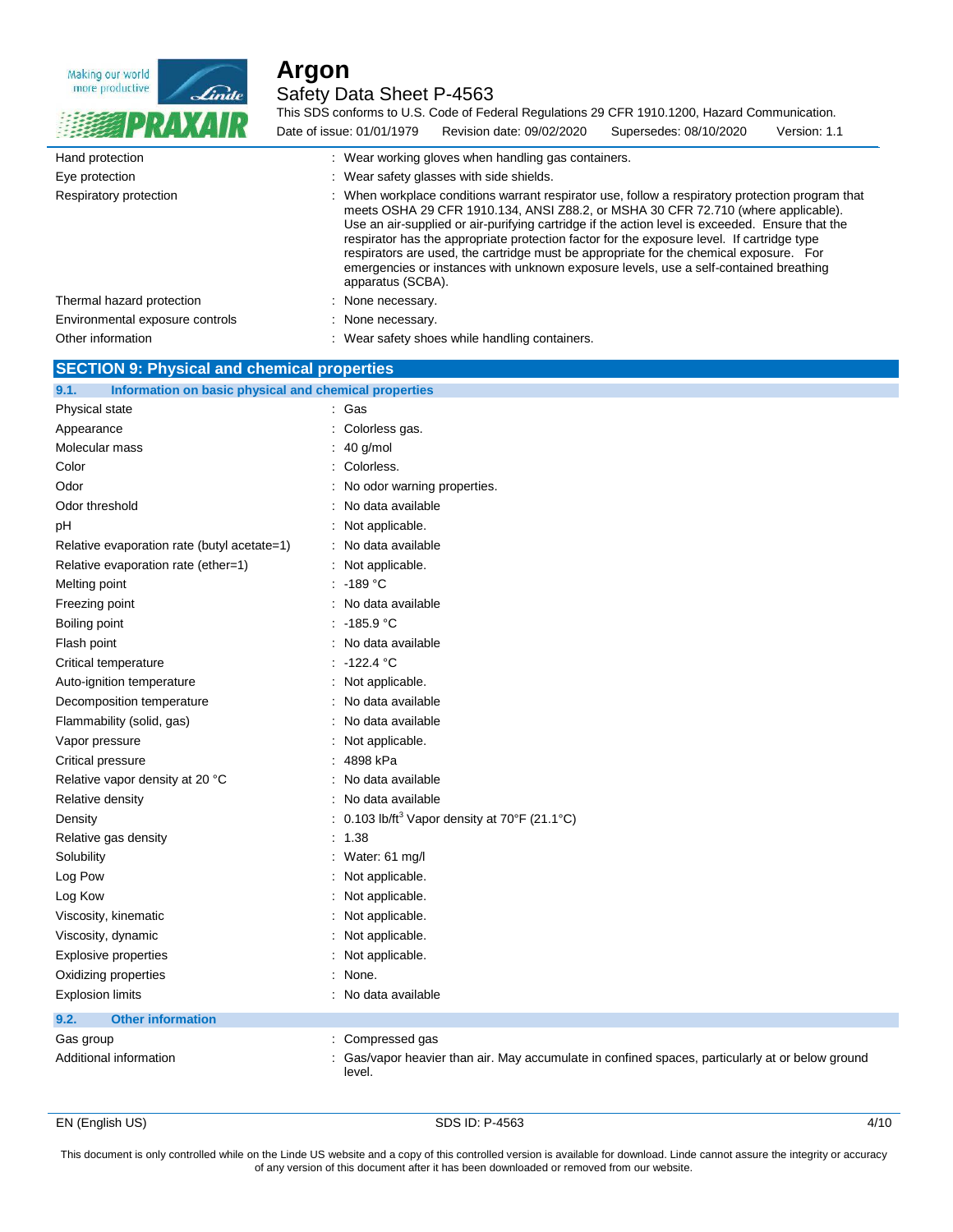

Safety Data Sheet P-4563

This SDS conforms to U.S. Code of Federal Regulations 29 CFR 1910.1200, Hazard Communication. Date of issue: 01/01/1979 Revision date: 09/02/2020 Supersedes: 08/10/2020 Version: 1.1

|                 | <b>SECTION 10: Stability and reactivity</b>      |                                                                                                                                                                                                                                                                                                                                                                                                                                 |      |
|-----------------|--------------------------------------------------|---------------------------------------------------------------------------------------------------------------------------------------------------------------------------------------------------------------------------------------------------------------------------------------------------------------------------------------------------------------------------------------------------------------------------------|------|
| 10.1.           | <b>Reactivity</b>                                |                                                                                                                                                                                                                                                                                                                                                                                                                                 |      |
|                 |                                                  | No reactivity hazard other than the effects described in sub-sections below.                                                                                                                                                                                                                                                                                                                                                    |      |
| 10.2.           | <b>Chemical stability</b>                        |                                                                                                                                                                                                                                                                                                                                                                                                                                 |      |
|                 |                                                  | Stable under normal conditions.                                                                                                                                                                                                                                                                                                                                                                                                 |      |
| 10.3.           | <b>Possibility of hazardous reactions</b>        |                                                                                                                                                                                                                                                                                                                                                                                                                                 |      |
|                 |                                                  | None.                                                                                                                                                                                                                                                                                                                                                                                                                           |      |
| 10.4.           | <b>Conditions to avoid</b>                       |                                                                                                                                                                                                                                                                                                                                                                                                                                 |      |
|                 |                                                  | None under recommended storage and handling conditions (see section 7).                                                                                                                                                                                                                                                                                                                                                         |      |
| 10.5.           | <b>Incompatible materials</b>                    |                                                                                                                                                                                                                                                                                                                                                                                                                                 |      |
|                 |                                                  | Using this product in welding and cutting may create additional hazards. The arc from electric arc<br>welding may form gaseous reaction products such as carbon monoxide and carbon dioxide. Ozone<br>and nitrogen oxides may be formed by the radiation from the arc. Other decomposition products of<br>arc welding and cutting originate from the volatilization, reaction, and oxidization of the material<br>being worked. |      |
| 10.6.           | <b>Hazardous decomposition products</b>          |                                                                                                                                                                                                                                                                                                                                                                                                                                 |      |
|                 |                                                  | None.                                                                                                                                                                                                                                                                                                                                                                                                                           |      |
|                 | <b>SECTION 11: Toxicological information</b>     |                                                                                                                                                                                                                                                                                                                                                                                                                                 |      |
| 11.1.           | <b>Information on toxicological effects</b>      |                                                                                                                                                                                                                                                                                                                                                                                                                                 |      |
|                 |                                                  |                                                                                                                                                                                                                                                                                                                                                                                                                                 |      |
| Acute toxicity  |                                                  | : Not classified                                                                                                                                                                                                                                                                                                                                                                                                                |      |
|                 | Skin corrosion/irritation                        | Not classified                                                                                                                                                                                                                                                                                                                                                                                                                  |      |
|                 |                                                  | pH: Not applicable.                                                                                                                                                                                                                                                                                                                                                                                                             |      |
|                 | Serious eye damage/irritation                    | Not classified                                                                                                                                                                                                                                                                                                                                                                                                                  |      |
|                 |                                                  | pH: Not applicable.                                                                                                                                                                                                                                                                                                                                                                                                             |      |
|                 | Respiratory or skin sensitization                | Not classified                                                                                                                                                                                                                                                                                                                                                                                                                  |      |
|                 | Germ cell mutagenicity                           | Not classified                                                                                                                                                                                                                                                                                                                                                                                                                  |      |
| Carcinogenicity |                                                  | Not classified                                                                                                                                                                                                                                                                                                                                                                                                                  |      |
|                 | Reproductive toxicity                            | : Not classified                                                                                                                                                                                                                                                                                                                                                                                                                |      |
|                 | Specific target organ toxicity - single exposure | : Not classified                                                                                                                                                                                                                                                                                                                                                                                                                |      |
|                 | Specific target organ toxicity - repeated        | : Not classified                                                                                                                                                                                                                                                                                                                                                                                                                |      |
| exposure        |                                                  |                                                                                                                                                                                                                                                                                                                                                                                                                                 |      |
|                 | Aspiration hazard                                | : Not classified                                                                                                                                                                                                                                                                                                                                                                                                                |      |
|                 | <b>SECTION 12: Ecological information</b>        |                                                                                                                                                                                                                                                                                                                                                                                                                                 |      |
| 12.1.           | <b>Toxicity</b>                                  |                                                                                                                                                                                                                                                                                                                                                                                                                                 |      |
|                 | Ecology - general                                | : No ecological damage caused by this product.                                                                                                                                                                                                                                                                                                                                                                                  |      |
| 12.2.           | <b>Persistence and degradability</b>             |                                                                                                                                                                                                                                                                                                                                                                                                                                 |      |
|                 | Argon (7440-37-1)                                |                                                                                                                                                                                                                                                                                                                                                                                                                                 |      |
|                 | Persistence and degradability                    | No ecological damage caused by this product.                                                                                                                                                                                                                                                                                                                                                                                    |      |
|                 | Argon (7440-37-1)                                |                                                                                                                                                                                                                                                                                                                                                                                                                                 |      |
|                 | Persistence and degradability                    | No ecological damage caused by this product.                                                                                                                                                                                                                                                                                                                                                                                    |      |
| 12.3.           | <b>Bioaccumulative potential</b>                 |                                                                                                                                                                                                                                                                                                                                                                                                                                 |      |
|                 | Argon (7440-37-1)                                |                                                                                                                                                                                                                                                                                                                                                                                                                                 |      |
| Log Pow         |                                                  | Not applicable.                                                                                                                                                                                                                                                                                                                                                                                                                 |      |
| Log Kow         |                                                  | Not applicable.                                                                                                                                                                                                                                                                                                                                                                                                                 |      |
|                 | Bioaccumulative potential                        | No ecological damage caused by this product.                                                                                                                                                                                                                                                                                                                                                                                    |      |
|                 | EN (English US)                                  | SDS ID: P-4563                                                                                                                                                                                                                                                                                                                                                                                                                  | 5/10 |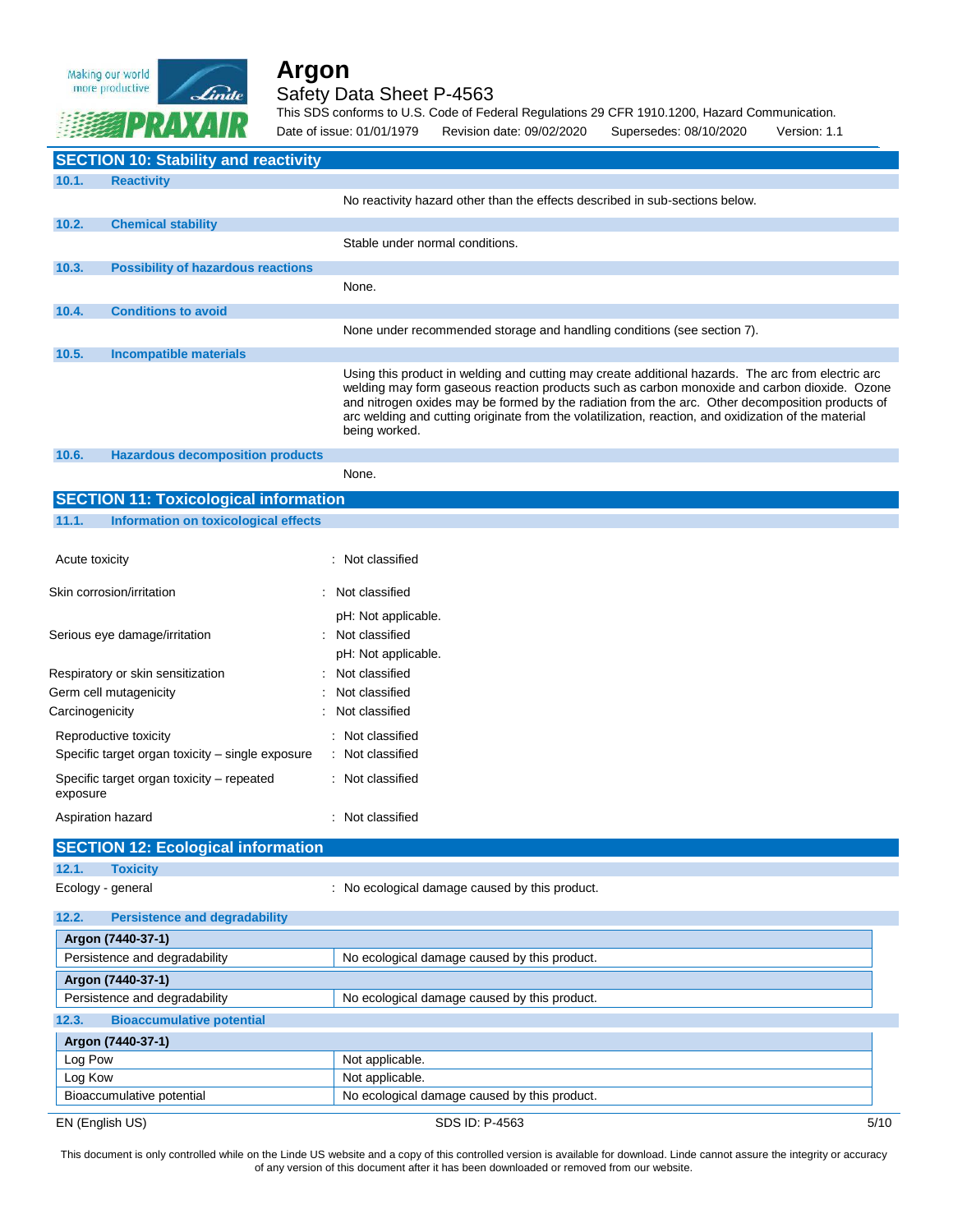

### Safety Data Sheet P-4563

This SDS conforms to U.S. Code of Federal Regulations 29 CFR 1910.1200, Hazard Communication. Date of issue: 01/01/1979 Revision date: 09/02/2020 Supersedes: 08/10/2020 Version: 1.1

| Argon (7440-37-1)                          |                                                                                                                                                                                                  |
|--------------------------------------------|--------------------------------------------------------------------------------------------------------------------------------------------------------------------------------------------------|
| Log Pow                                    | Not applicable.                                                                                                                                                                                  |
| Log Kow                                    | Not applicable.                                                                                                                                                                                  |
| Bioaccumulative potential                  | No ecological damage caused by this product.                                                                                                                                                     |
| <b>Mobility in soil</b><br>12.4.           |                                                                                                                                                                                                  |
|                                            |                                                                                                                                                                                                  |
| Argon (7440-37-1)                          |                                                                                                                                                                                                  |
| Mobility in soil                           | No data available.                                                                                                                                                                               |
| Ecology - soil                             | No ecological damage caused by this product.                                                                                                                                                     |
| Argon (7440-37-1)                          |                                                                                                                                                                                                  |
| Mobility in soil                           | No data available.                                                                                                                                                                               |
| Ecology - soil                             | No ecological damage caused by this product.                                                                                                                                                     |
| <b>Other adverse effects</b><br>12.5.      |                                                                                                                                                                                                  |
| Effect on ozone layer                      | : None.                                                                                                                                                                                          |
| Effect on the global warming               | : None.                                                                                                                                                                                          |
|                                            |                                                                                                                                                                                                  |
| <b>SECTION 13: Disposal considerations</b> |                                                                                                                                                                                                  |
| <b>Waste treatment methods</b><br>13.1.    |                                                                                                                                                                                                  |
| Product/Packaging disposal recommendations | : Dispose of contents/container in accordance with local/regional/national/international                                                                                                         |
|                                            | regulations. Contact supplier for any special requirements.                                                                                                                                      |
|                                            |                                                                                                                                                                                                  |
| <b>SECTION 14: Transport information</b>   |                                                                                                                                                                                                  |
| In accordance with DOT                     |                                                                                                                                                                                                  |
| Transport document description             | : UN1006 Argon, compressed, 2.2                                                                                                                                                                  |
| UN-No.(DOT)                                | UN1006                                                                                                                                                                                           |
| Proper Shipping Name (DOT)                 | : Argon, compressed                                                                                                                                                                              |
| Class (DOT)                                | : 2.2 - Class 2.2 - Non-flammable compressed gas 49 CFR 173.115                                                                                                                                  |
| Hazard labels (DOT)                        | : 2.2 - Non-flammable gas                                                                                                                                                                        |
|                                            |                                                                                                                                                                                                  |
|                                            |                                                                                                                                                                                                  |
|                                            |                                                                                                                                                                                                  |
|                                            |                                                                                                                                                                                                  |
| <b>Additional information</b>              |                                                                                                                                                                                                  |
| Emergency Response Guide (ERG) Number      | : 121 (UN1006); 120 (UN1951)                                                                                                                                                                     |
|                                            |                                                                                                                                                                                                  |
| Other information                          | : No supplementary information available.                                                                                                                                                        |
| Special transport precautions              | Avoid transport on vehicles where the load space is not separated from the driver's                                                                                                              |
|                                            | compartment. Ensure vehicle driver is aware of the potential hazards of the load and knows                                                                                                       |
|                                            | what to do in the event of an accident or an emergency. Before transporting product containers:<br>- Ensure there is adequate ventilation. - Ensure that containers are firmly secured. - Ensure |
|                                            | cylinder valve is closed and not leaking. - Ensure valve outlet cap nut or plug (where provided)                                                                                                 |
|                                            | is correctly fitted. - Ensure valve protection device (where provided) is correctly fitted.                                                                                                      |
|                                            |                                                                                                                                                                                                  |
| <b>Transport by sea</b>                    |                                                                                                                                                                                                  |
| UN-No. (IMDG)                              | : 1006                                                                                                                                                                                           |
| Proper Shipping Name (IMDG)                | : ARGON, COMPRESSED                                                                                                                                                                              |
| Class (IMDG)                               | : 2 - Gases                                                                                                                                                                                      |
| Division (IMDG)                            | : 2.2 - Non-flammable, non-toxic gases                                                                                                                                                           |
| MFAG-No                                    | : 121                                                                                                                                                                                            |
|                                            |                                                                                                                                                                                                  |
| <b>Air transport</b>                       |                                                                                                                                                                                                  |
| UN-No. (IATA)                              | : 1006                                                                                                                                                                                           |
| EN (English US)                            | SDS ID: P-4563<br>6/10                                                                                                                                                                           |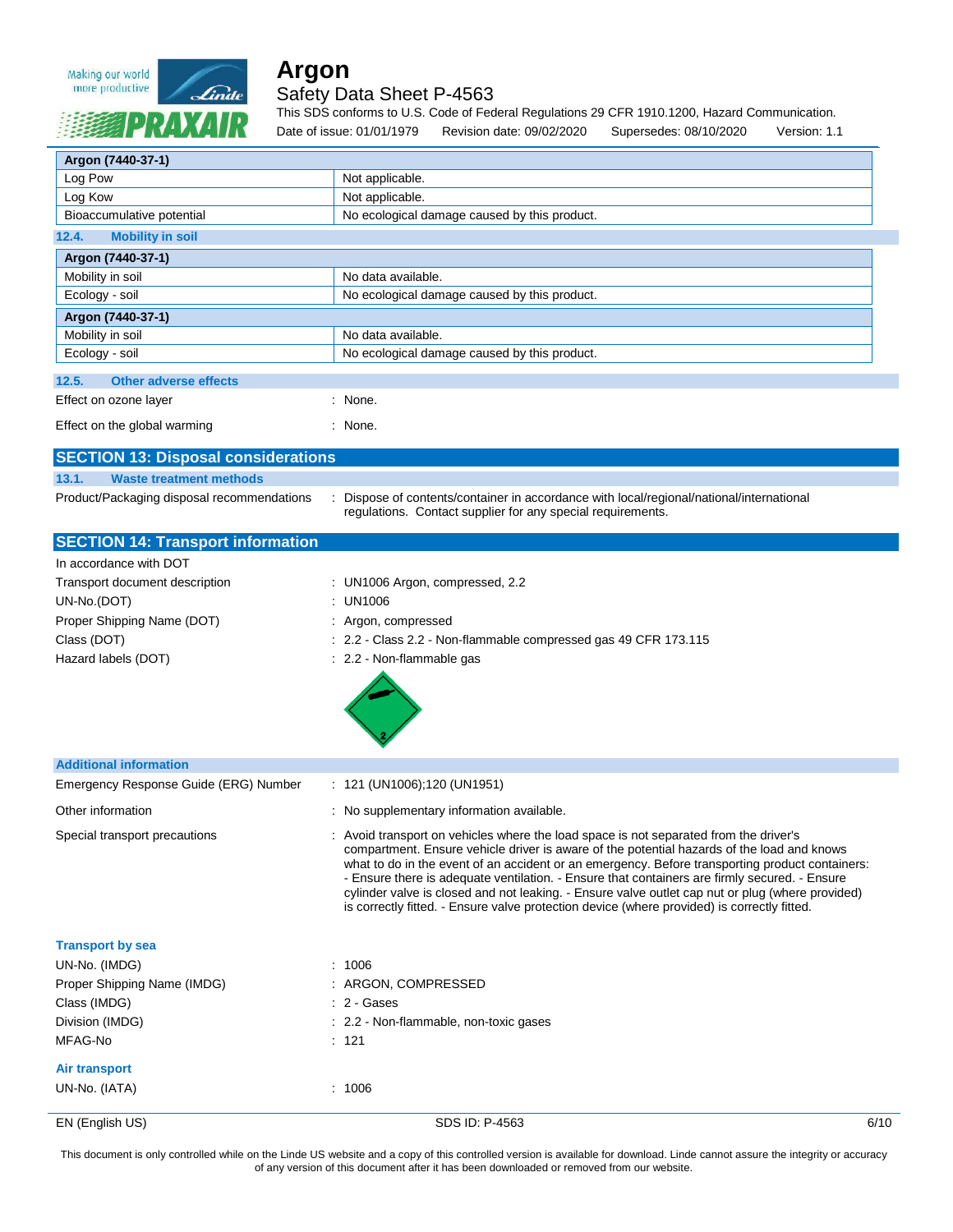

### Safety Data Sheet P-4563

This SDS conforms to U.S. Code of Federal Regulations 29 CFR 1910.1200, Hazard Communication. Date of issue: 01/01/1979 Revision date: 09/02/2020 Supersedes: 08/10/2020 Version: 1.1

Proper Shipping Name (IATA) : Argon, compressed Class (IATA) : 2

Civil Aeronautics Law : Gases under pressure/Gases nonflammable nontoxic under pressure

| <b>SECTION 15: Regulatory information</b>                                 |                                                                                      |
|---------------------------------------------------------------------------|--------------------------------------------------------------------------------------|
| <b>15.1. US Federal regulations</b>                                       |                                                                                      |
| Argon (7440-37-1)                                                         |                                                                                      |
| Listed on the United States TSCA (Toxic Substances Control Act) inventory |                                                                                      |
| SARA Section 311/312 Hazard Classes                                       | Sudden release of pressure hazard                                                    |
|                                                                           | All components of this product are listed on the Tovic Substances Control Act (TSCA) |

All components of this product are listed on the Toxic Substances Control Act (TSCA) inventory.

#### **15.2. International regulations CANADA**

| Argon $(7440-37-1)$                                   |
|-------------------------------------------------------|
| Listed on the Canadian DSL (Domestic Substances List) |
| Argon $(7440-37-1)$                                   |
|                                                       |

#### **EU-Regulations**

#### **Argon (7440-37-1)**

Listed on the EEC inventory EINECS (European Inventory of Existing Commercial Chemical Substances)

#### **15.2.2. National regulations**

#### **Argon (7440-37-1)**

Listed on the AICS (Australian Inventory of Chemical Substances)

Listed on IECSC (Inventory of Existing Chemical Substances Produced or Imported in China)

Listed on the Korean ECL (Existing Chemicals List)

Listed on NZIoC (New Zealand Inventory of Chemicals)

Listed on PICCS (Philippines Inventory of Chemicals and Chemical Substances)

Listed on INSQ (Mexican National Inventory of Chemical Substances)

Listed on the TCSI (Taiwan Chemical Substance Inventory)

### **15.3. US State regulations**

| Argon(7440-37-1)                                                       |                                                                                                                                                           |
|------------------------------------------------------------------------|-----------------------------------------------------------------------------------------------------------------------------------------------------------|
| U.S. - California - Proposition 65 - Carcinogens List                  | No                                                                                                                                                        |
| U.S. - California - Proposition 65 - Developmental<br>Toxicity         | No                                                                                                                                                        |
| U.S. - California - Proposition 65 - Reproductive<br>Toxicity - Female | <b>No</b>                                                                                                                                                 |
| U.S. - California - Proposition 65 - Reproductive<br>Toxicity - Male   | No                                                                                                                                                        |
| State or local regulations                                             | U.S. - Massachusetts - Right To Know List<br>U.S. - New Jersey - Right to Know Hazardous Substance List<br>U.S. - Pennsylvania - RTK (Right to Know) List |

California Proposition 65 - This product does not contain any substances known to the state of California to cause cancer, developmental and/or reproductive harm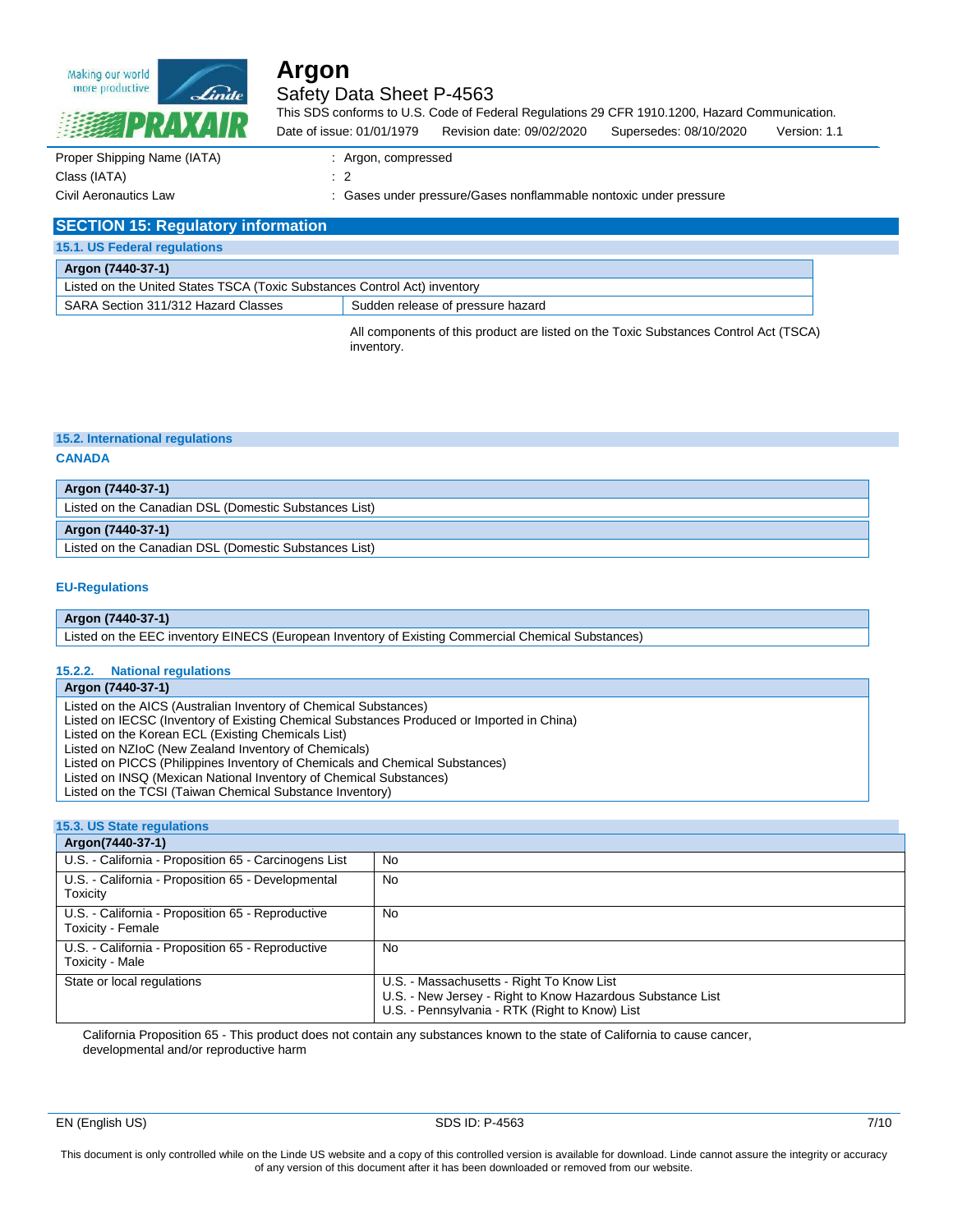

### Safety Data Sheet P-4563

This SDS conforms to U.S. Code of Federal Regulations 29 CFR 1910.1200, Hazard Communication. Date of issue: 01/01/1979 Revision date: 09/02/2020 Supersedes: 08/10/2020 Version: 1.1

| Argon (7440-37-1)                                                                                                                                                                                                                                                        |                                         |                                         |                                         |                                     |  |  |
|--------------------------------------------------------------------------------------------------------------------------------------------------------------------------------------------------------------------------------------------------------------------------|-----------------------------------------|-----------------------------------------|-----------------------------------------|-------------------------------------|--|--|
| U.S. - California -<br>Proposition 65 -                                                                                                                                                                                                                                  | U.S. - California -<br>Proposition 65 - | U.S. - California -<br>Proposition 65 - | U.S. - California -<br>Proposition 65 - | No significant risk level<br>(NSRL) |  |  |
| Carcinogens List                                                                                                                                                                                                                                                         | Developmental Toxicity                  | Reproductive Toxicity -<br>Female       | Reproductive Toxicity - Male            |                                     |  |  |
| <b>No</b>                                                                                                                                                                                                                                                                | No                                      | No                                      | No                                      |                                     |  |  |
| Argon (7440-37-1)                                                                                                                                                                                                                                                        |                                         |                                         |                                         |                                     |  |  |
| U.S. - Massachusetts - Right To Know List<br>U.S. - New Jersey - Right to Know Hazardous Substance List<br>$\mathbf{r} \cdot \mathbf{r}$ , $\mathbf{r} \cdot \mathbf{r}$ , $\mathbf{r} \cdot \mathbf{r}$ , $\mathbf{r} \cdot \mathbf{r}$ , $\mathbf{r} \cdot \mathbf{r}$ |                                         |                                         |                                         |                                     |  |  |

U.S. - Pennsylvania - RTK (Right to Know) List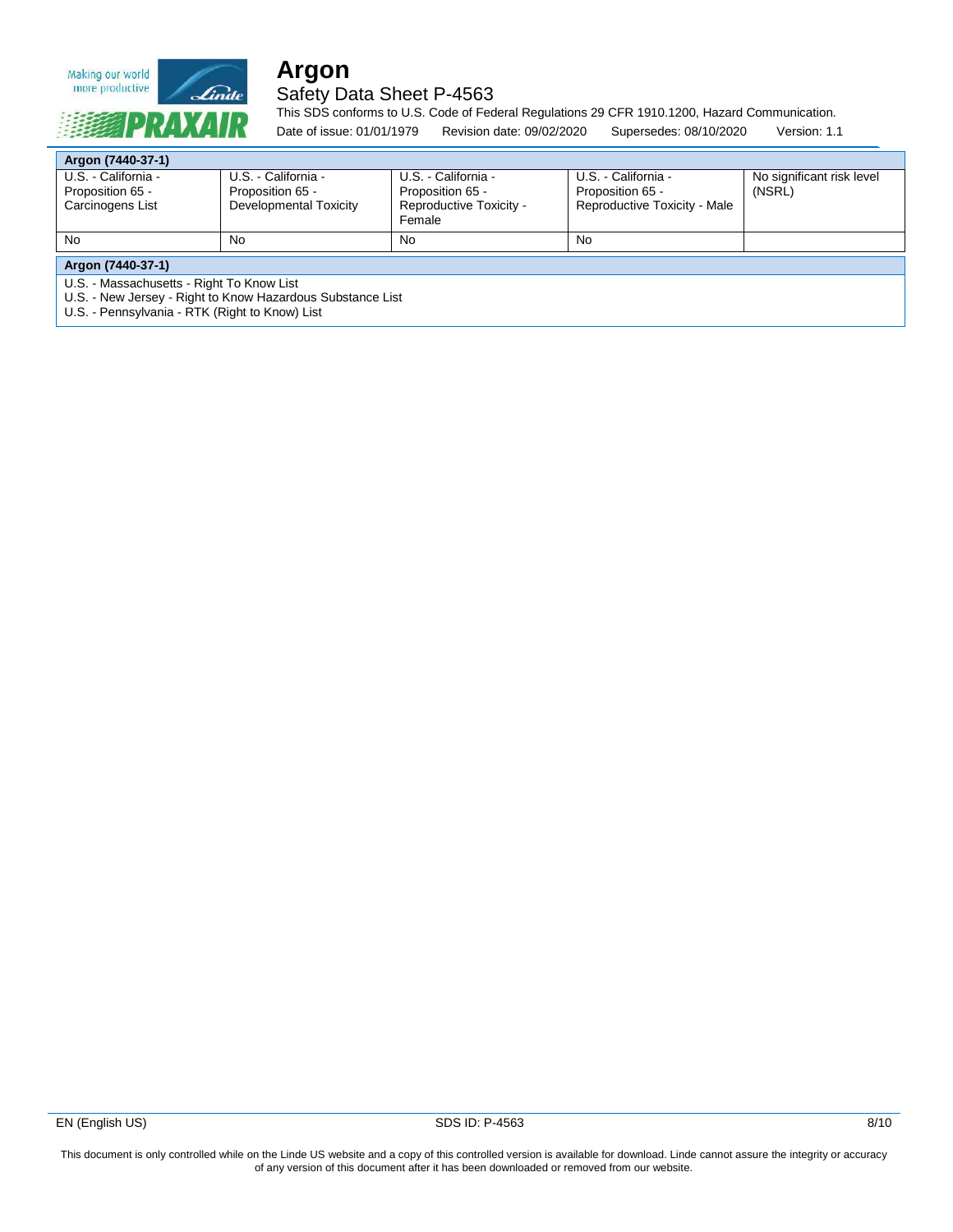

Safety Data Sheet P-4563

This SDS conforms to U.S. Code of Federal Regulations 29 CFR 1910.1200, Hazard Communication. Date of issue: 01/01/1979 Revision date: 09/02/2020 Supersedes: 08/10/2020 Version: 1.1

### **SECTION 16: Other information**

| Other information       | : When you mix two or more chemicals, you can create additional, unexpected hazards. Obtain<br>and evaluate the safety information for each component before you produce the mixture.<br>Consult an industrial hygienist or other trained person when you evaluate the end product.<br>Before using any plastics, confirm their compatibility with this product.                                                                                                                                                                                                                                                                                                                                                                                                                                                                                                                                                                                                                                                                                                                                                    |
|-------------------------|---------------------------------------------------------------------------------------------------------------------------------------------------------------------------------------------------------------------------------------------------------------------------------------------------------------------------------------------------------------------------------------------------------------------------------------------------------------------------------------------------------------------------------------------------------------------------------------------------------------------------------------------------------------------------------------------------------------------------------------------------------------------------------------------------------------------------------------------------------------------------------------------------------------------------------------------------------------------------------------------------------------------------------------------------------------------------------------------------------------------|
|                         | Fumes and gases produced during welding and cutting processes can be dangerous to your<br>health and may cause serious lung disease. KEEP YOUR HEAD OUT OF FUMES. DO NOT<br>BREATHE FUMES AND GASES. Use enough ventilation, local exhaust, or both to keep fumes<br>and gases from your breathing zone and the general area. Short-term overexposure to fumes<br>may cause dizziness, nausea, and dryness or irritation of the nose, throat, and eyes; or may<br>cause other similar discomfort. Contaminants in the air may add to the hazard of fumes and<br>gases. One such contaminant, chlorinated hydrocarbon vapors from cleaning and degreasing<br>activities, poses a special risk. DO NOT USE ELECTRIC ARCS IN THE PRESENCE OF<br>CHLORINATED HYDROCARBON VAPORS-HIGHLY TOXIC PHOSGENE MAY BE<br>PRODUCED. Metal coatings such as paint, plating, or galvanizing may generate harmful<br>fumes when heated. Residues from cleaning materials may also be harmful. AVOID ARC<br>OPERATIONS ON PARTS WITH PHOSPHATE RESIDUES (ANTI-RUST, CLEANING<br>PREPARATIONS)—HIGHLY TOXIC PHOSPHINE MAY BE PRODUCED. |
|                         | Linde asks users of this product to study this SDS and become aware of the product hazards<br>and safety information. To promote safe use of this product, a user should (1) notify<br>employees, agents, and contractors of the information in this SDS and of any other known<br>product hazards and safety information, (2) furnish this information to each purchaser of the<br>product, and (3) ask each purchaser to notify its employees and customers of the product<br>hazards and safety information.                                                                                                                                                                                                                                                                                                                                                                                                                                                                                                                                                                                                     |
|                         | The opinions expressed herein are those of qualified experts within Linde Inc. We believe that<br>the information contained herein is current as of the date of this Safety Data Sheet. Since the<br>use of this information and the conditions of use are not within the control of Linde Inc, it is the<br>user's obligation to determine the conditions of safe use of the product.                                                                                                                                                                                                                                                                                                                                                                                                                                                                                                                                                                                                                                                                                                                              |
|                         | Linde SDSs are furnished on sale or delivery by Linde or the independent distributors and<br>suppliers who package and sell our products. To obtain current SDSs for these products,<br>contact your sales representative, local distributor, or supplier, or download from<br>www.lindeus.com. If you have questions regarding Linde SDSs, would like the document<br>number and date of the latest SDS, or would like the names of the Linde suppliers in your area,<br>phone or write the Linde Call Center (Phone: 1-800-772-9247; Address: Linde Call Center,<br>Linde Inc, P.O. Box 44, Tonawanda, NY 14151-0044).                                                                                                                                                                                                                                                                                                                                                                                                                                                                                            |
|                         | Linde, Praxair, the Linde wordmark and the Flowing Airstream design are trademarks or<br>registered trademarks of Linde plc or its affiliates. The information contained herein is offered<br>for use by technically qualified personnel at their discretion and risk without warranty of any<br>kind.                                                                                                                                                                                                                                                                                                                                                                                                                                                                                                                                                                                                                                                                                                                                                                                                              |
|                         | Copyright © 2020, Linde plc.                                                                                                                                                                                                                                                                                                                                                                                                                                                                                                                                                                                                                                                                                                                                                                                                                                                                                                                                                                                                                                                                                        |
| <b>Revision date</b>    | : 09/02/2020                                                                                                                                                                                                                                                                                                                                                                                                                                                                                                                                                                                                                                                                                                                                                                                                                                                                                                                                                                                                                                                                                                        |
| NFPA health hazard      | : 0 - Materials that, under emergency conditions, would offer<br>no hazard beyond that of ordinary combustible materials.<br>$\bf{0}$                                                                                                                                                                                                                                                                                                                                                                                                                                                                                                                                                                                                                                                                                                                                                                                                                                                                                                                                                                               |
| NFPA fire hazard        | : 0 - Materials that will not burn under typical fire conditions,<br>including intrinsically noncombustible materials such as<br>$\mathbf{0}$<br>$\bf{0}$<br>concrete, stone, and sand.                                                                                                                                                                                                                                                                                                                                                                                                                                                                                                                                                                                                                                                                                                                                                                                                                                                                                                                             |
| <b>NFPA</b> instability | : 0 - Material that in themselves are normally stable, even<br><b>SA</b><br>under fire conditions.                                                                                                                                                                                                                                                                                                                                                                                                                                                                                                                                                                                                                                                                                                                                                                                                                                                                                                                                                                                                                  |
| NFPA specific hazard    | : SA - This denotes gases which are simple asphyxiants.                                                                                                                                                                                                                                                                                                                                                                                                                                                                                                                                                                                                                                                                                                                                                                                                                                                                                                                                                                                                                                                             |

SDS US (GHS HazCom 2012) - Praxair

EN (English US) SDS ID: P-4563 9/10